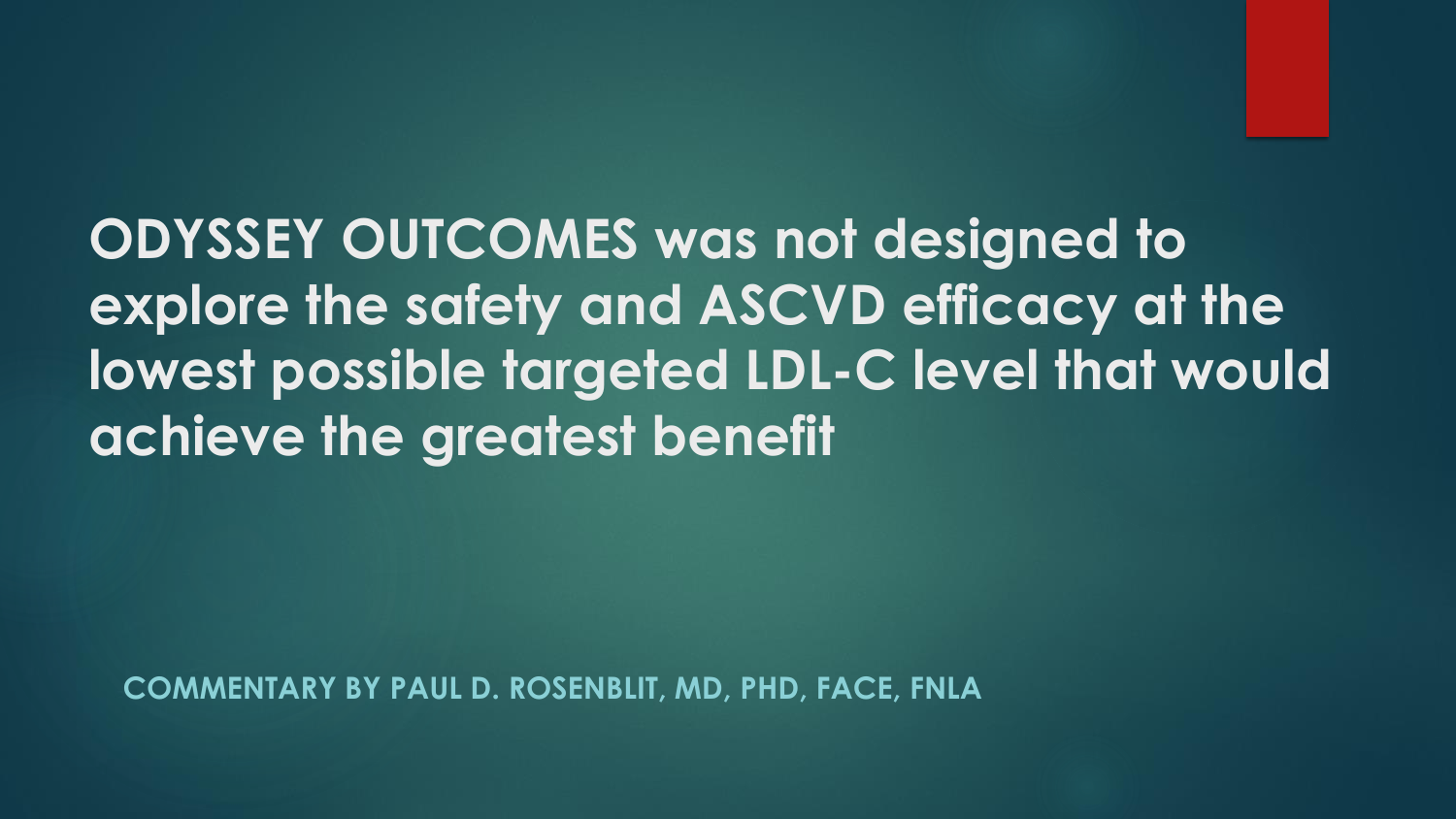## **Despite High Baseline Values, Alirocumab, Reached Very Low Atherogenic Cholesterol Levels, in Phase 3 ODYSSEY Trials**

- Pooled data, post-hoc analysis of 10 double-blind trials of the PCSK9 alirocumab, involving 4974 patients (3182 taking alirocumab, 618 taking ezetimibe 1174 taking placebo,); 8 trials with background statin
- Despite statin ± ezetimibe, atherogenic cholesterol markers at baseline were above normal; LDL-C was  $\sim$ 126 mg/dL, non-HDL-C  $\sim$ 156 mg/dL and Apo B  $\sim$ 104 mg/dL
- Alirocumab 75/150 mg administered every 2 wks vs. control, for 24-104 wks for total of 6,699 patient-yrs of follow-up
- Alirocumab use, with/without ezetimibe, resulted in 48-55% lower LDL-C (mean ~60 mg/dL), 40-47% lower non-HDL-C (mean ~86 mg/dL) and 36-46% lower ApoB (mean ~60 mg/dL)
- The relationship between average on-treatment lipid levels and percent reductions in lipids from baseline were correlated with 4-point MACE (coronary heart disease death, nonfatal myocardial infarction, ischemic stroke, or unstable angina requiring hospitalization) in multivariable analyses
- The adjusted 4-point MACE rate by average achieved LDL-C during treatment showed a nearly linear continuous 24% lower event rate per 39 mg/dL between-group decrease in LDL-C [HR 0.76 (0.63 to 0.91)]
- The continuous relationship (p=0.0025 for trend) was noted at least down to 25 mg/dL LDL-C level and similar results were noted as low as Non-HDL-C of 50 mg/dL Apo B of 40 mg/dL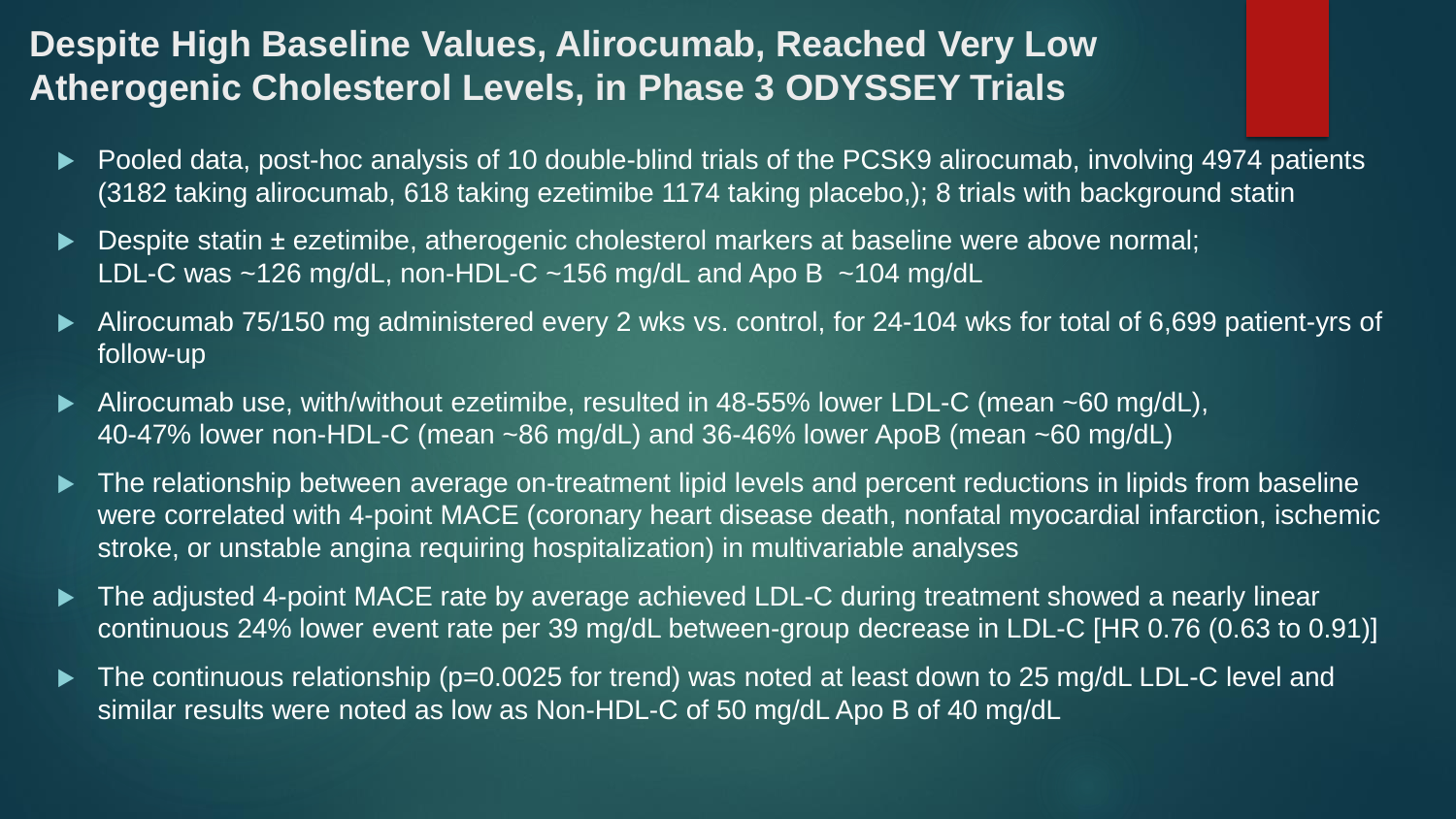### **ODYSSEY OUTCOMES was not Designed to Explore Safety and ASCVD Efficacy at Lowest Possible Targeted LDL-C Level to Achieve Greatest Benefit**

- $\blacktriangleright$  While pooled analyses clearly demonstrated safety<sup>2</sup> and practicability of reducing atherogenic cholesterol markers to very low levels, i.e. LDL-C, 25 mg/dL; ApoB, 40 mg/dL; and non-HDL-C, 50 mg/dL<sup>3</sup>
	- ▶ ODYSSEY Outcomes<sup>1</sup> included 18,924 patients at 1,315 sites in 57 countries who had recent ACS within the previous 12 mos
- After 2-16 wks of intensive/maximally tolerated statin therapy (atorvastatin or rosuvastatin), eligible patients had residual LDL-C levels ≥70 mg/dL, non–HDL-C ≥100 mg/dL or apolipoprotein B ≥80 mg/dL
	- **► 29% of patients had diabetes**
	- ▶ Patients randomized to either subcutaneous injections of alirocumab 75 mg every 2 wks (n=9,462) or placebo (n=9,462)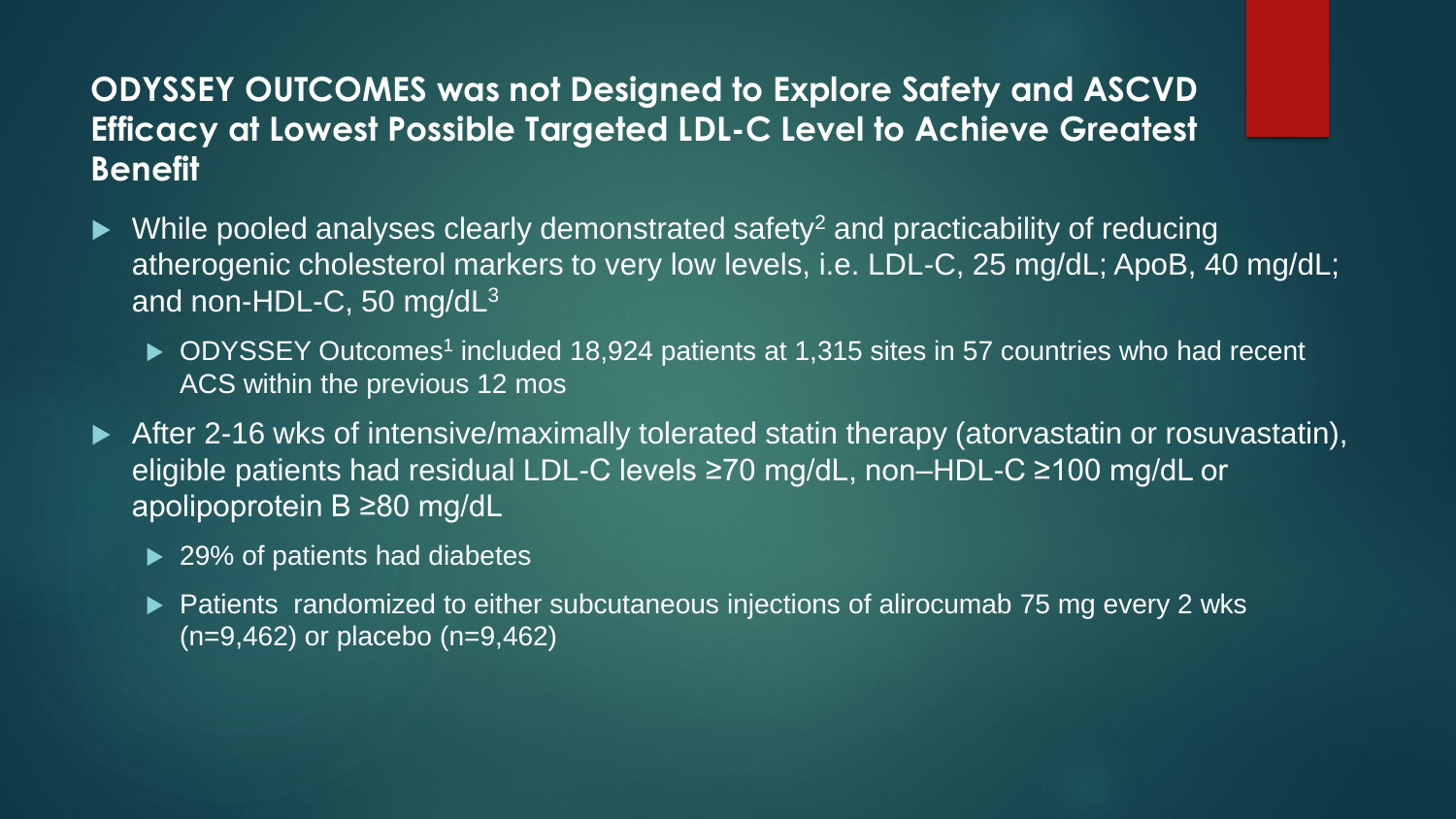### **What was Different About ODYSSEY OUTCOMES?**

- ▶ ODYSSEY Outcomes, was not designed to target LDL-C to a lowest goal, but rather to narrow, limited goal range (25 to 50 mg/dL)<sup>4</sup>
	- $\blacktriangleright$  To maximize number of patients in the specific goal range, up-titration or down titration blinded dose titration algorithms were in place for targeted LDL-C
	- ▶ Alirocumab was up-titrated from every 2 wk-dosing of 75 mg -150 mg in patients with higher LDL-C ≥50 mg/dL
	- Alirocumab was down titrated in patients with consistent (2 consecutive LDL-C values) LDL-C levels <25 mg/dL with blinded dose tapering of 150 mg dose to 75 mg or blinded permanent discontinuation, switched to placebo, if <15 mg/dL
- The blinded switch to placebo occurred for 730 (7.7%) within alirocumab-allocated group
	- ▶ Number (%) dose-tapered from 150 75 mg is not reported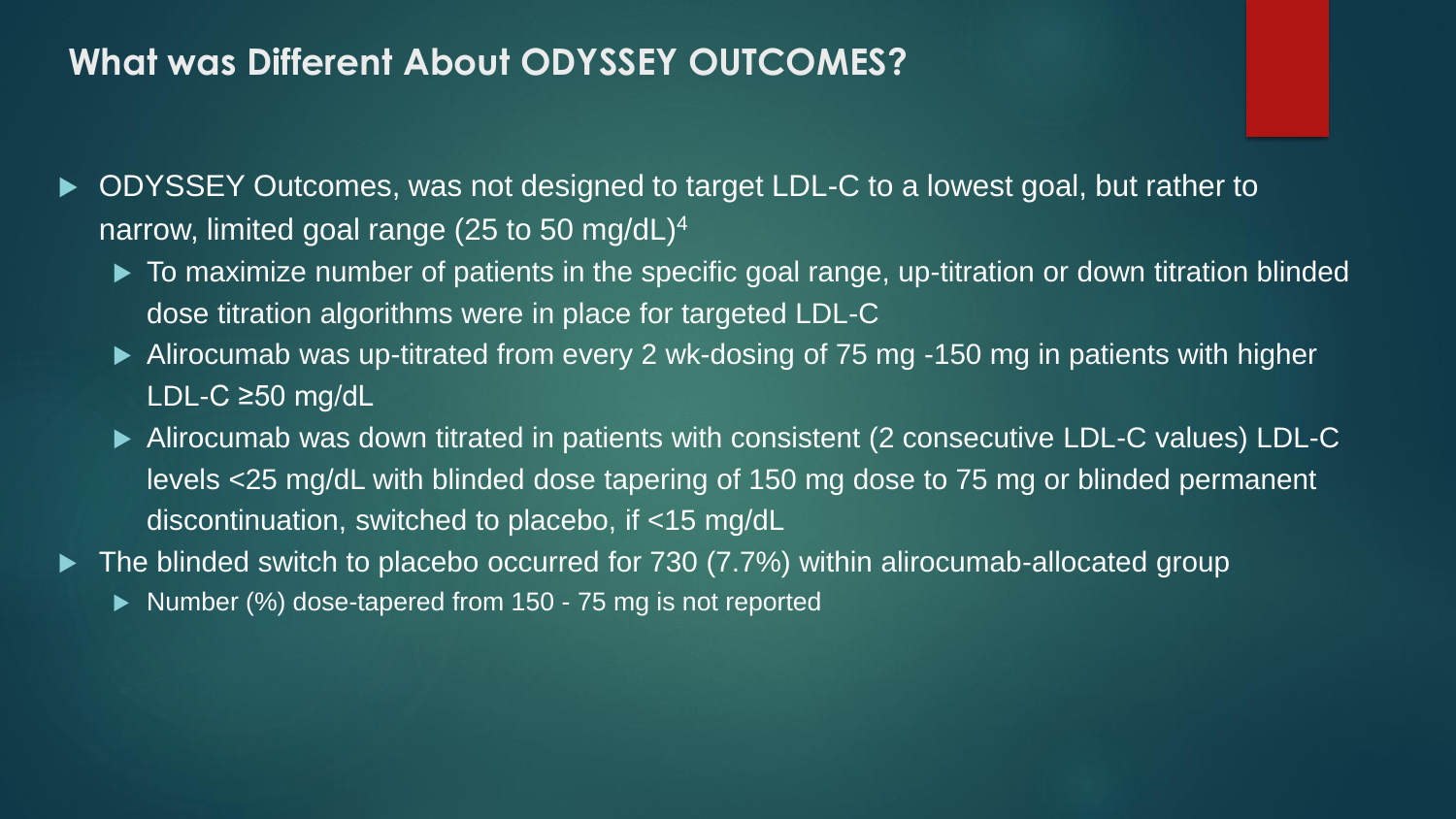## **What was Different about ODYSSEY OUTCOMES? Potential Rationale**

#### **Figure 1** These maneuvers should result in

- ▶ Widened between-group LDL-C difference in patient group allocated to alirocumab at the highest LDL and
- ▶ Narrowed between-group LDL-C difference in those achieving the lowest in-trial LDL-C levels
- ▶ Such differences would be expected to skew ASCVD benefits favorably for those with higher baseline LDL-C and unfavorably for those with lower baseline LDL-C
- Of interest, premature treatment discontinuation occurred for an additional 1,343 (14.2%) of alirocumab-allocated group, which could have reduced the ITT between group differences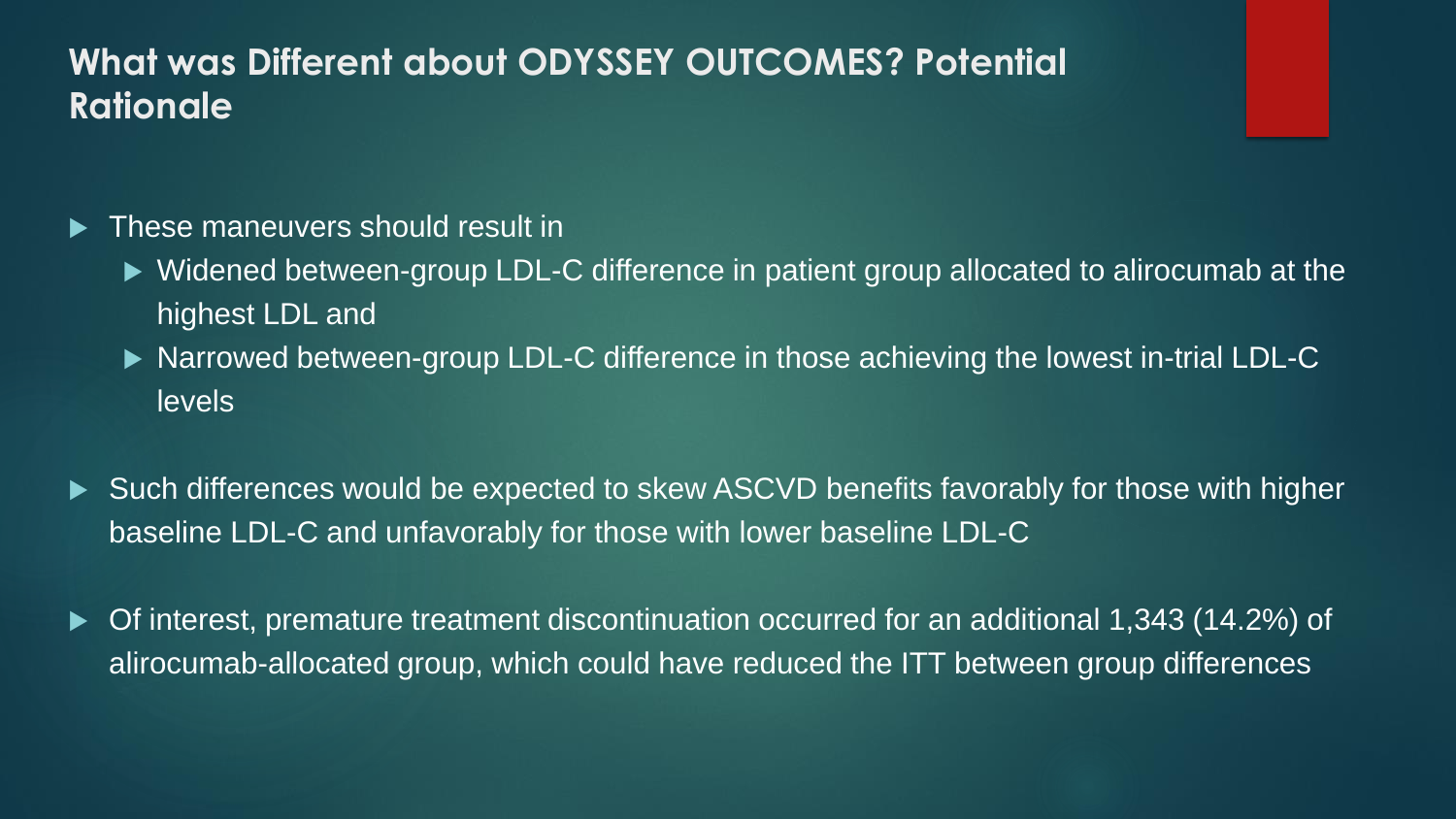# **ODYSSEY OUTCOMES: Key Results**

- $\blacktriangleright \downarrow$ LDL-C in alirocumab vs. placebo at 4 mos was 37.6 mg/dl vs. 93.3 mg/dl, (62.7% reduction); at 48 mos. 53.3 mg/dL vs. 101.4 mg/dl (54.7% reduction) <sup>1</sup>
- After median 2.8 yrs-F/U, LDL-C levels: 53.3 mg/dL (alirocumab) and 101.4 mg/dL placebo; absolute  $\sqrt{54.7\%}$
- $\triangleright$  TLDL-C over time in ITT analysis due to premature discontinuation of tx,  $\sqrt{d}$ ose or substitution of placebo for alirocumab under blinded conditions, and attenuation of intensity of statin treatment
- At 2.8-yr median F/U duration, primary 5-point MACE was significantly lower in alirocumab group (9.5%) vs placebo (11.1%); 15% RRR
- ▶ Non-fatal MI, fatal & non-fatal stroke, any CVD event, any CHD event, major CHD event, and all-cause death, were significantly reduced by 14%, 27%, 13%, 12%, 12% and 15%, respectively
- 3-point MACE (CV death, non-fatal MI or non-fatal stroke) was not prespecified but could be estimated from Table 2, Schwartz GG et al 2018], for alirocumab up to 10.3% and placebo group up to 12.1%, (RRR ~15%)
- Placebo group extrapolated 10-year risk 3-point MACE of 43% is consistent with extreme risk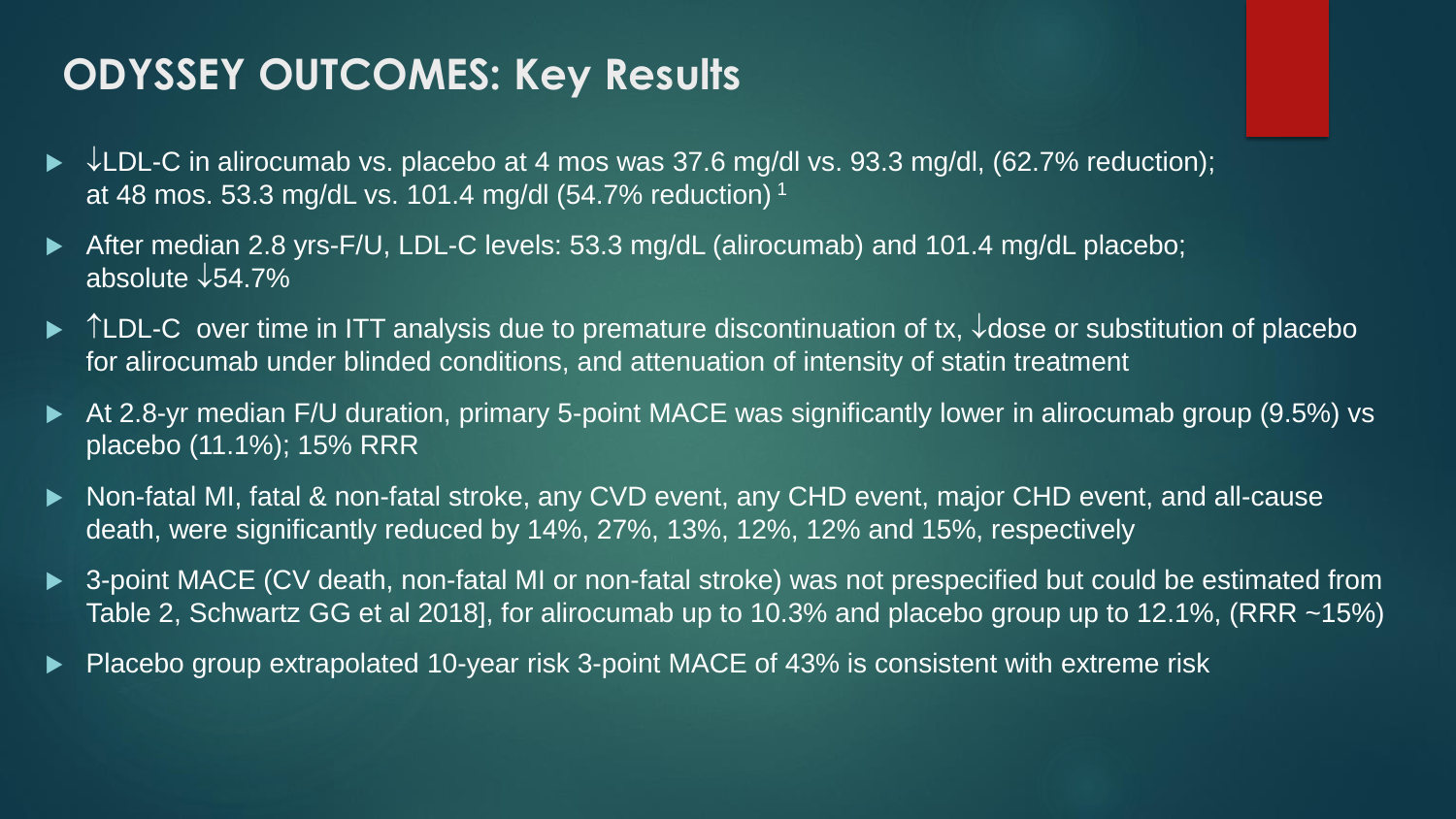## **ODYSSEY OUTCOMES: A Prespecified Post Hoc Analysis**

- Prespecified post hoc analysis by baseline LDL-C level: Patients with LDL-C ≥100 mg/dL experienced reductions in all endpoints
- $\blacktriangleright$   $\sqrt{24\%}$  in MACE translated to absolute risk reduction (ARR) of 3.4%
	- $\triangleright \sqrt{\text{CHD}}$  death 28% (ARR 0.9%)
	- $\triangleright \downarrow$  CV death 31% (ARR 1.3 %)
	- $\blacktriangleright \downarrow$  all-cause death 28% (ARR 1.7%)
- Baseline LDL-C in ODYSSEY OUTCOMES: 92 mg/dL, 34 mg/dL lower than baseline (126 mg/dL) of its pooled phase 3 studies that reached LDL-C levels 25 mg/dL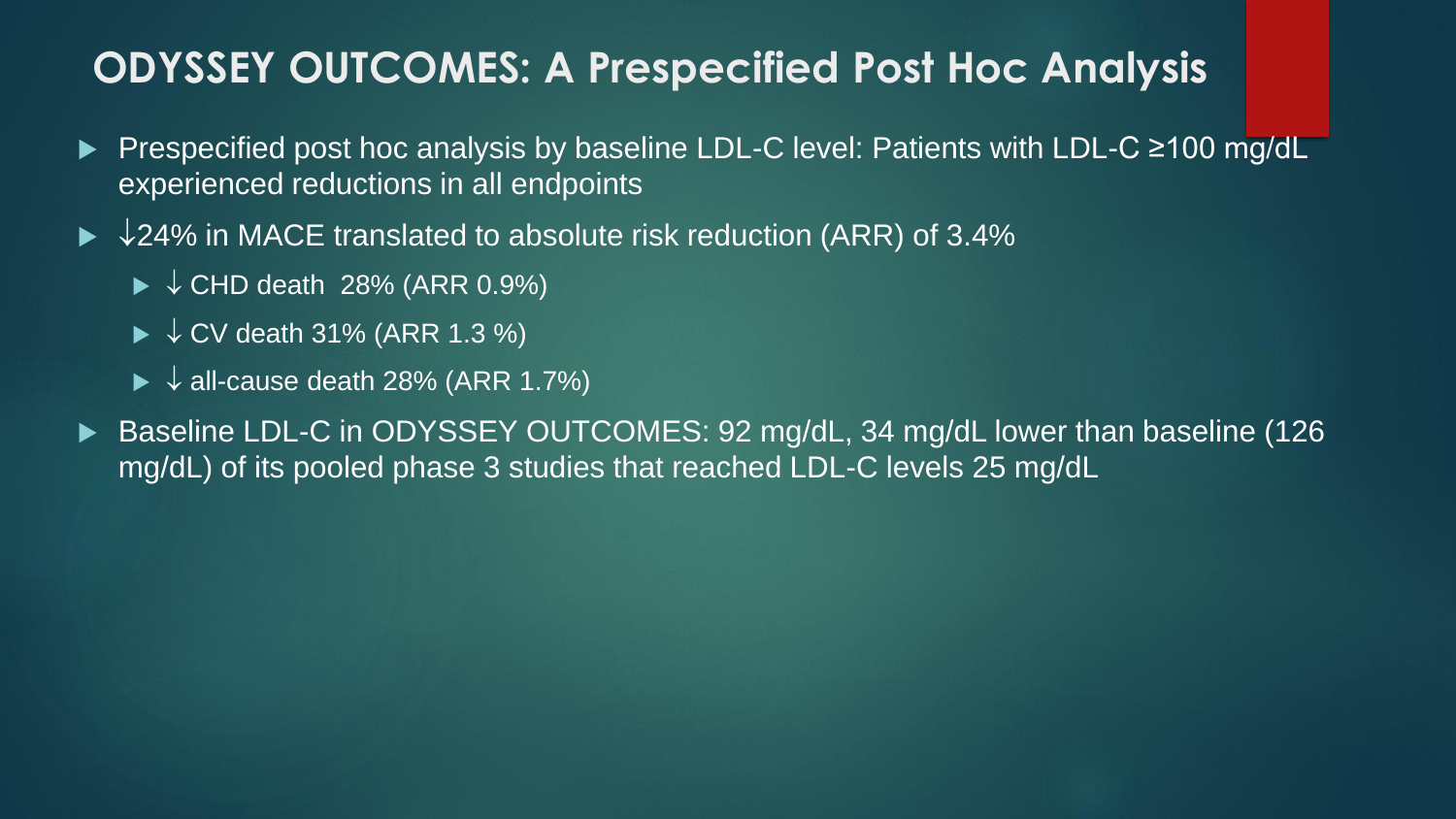# **Summary and Conclusions**

- ▶ Despite high baseline values, the PCSK9 inhibitor, Alirocumab, reached very low atherogenic cholesterol levels in its ODYSSEY Phase 3 studies
- ► However, ODYSSEY Outcomes was not designed or prespecified to evaluate a targeted LDL-C goal at the lowest possible level, but rather the narrow limited 25-50 mg/dL goal range,<sup>4</sup>
- At 2.8-yr median F/U duration, the primary 5-point MACE was significantly lower in alirocumab group (9.5%) vs. placebo group (11.1%); 15% RRR
- Non-fatal MI, fatal & non-fatal stroke, any CVD event, any CHD event, major CHD event, and allcause death, were significantly reduced by 14%, 27%, 13%, 12%, 12% and 15%, respectively
- Prespecified post hoc analysis by baseline LDL-C level, patients with LDL-C ≥100 mg/dL experienced reductions in all endpoints
- ▶ Post-hoc subgroup or subset analyses may reveal information regarding lowest CV event rates among patients achieving LDL-C goal <30 mg/dL
- Future analyses may add to current guidance for clinical decision-making supplied already by very low LDL-C levels (<30 mg/dL) reached by high-intensity statin IVUS trials, by ezetimibe in IMPROVE-IT, by the PCSK9 inhibitor, evolocumab, in its IVUS study, GLAGOV, and the level 1A FOURIER CVOT